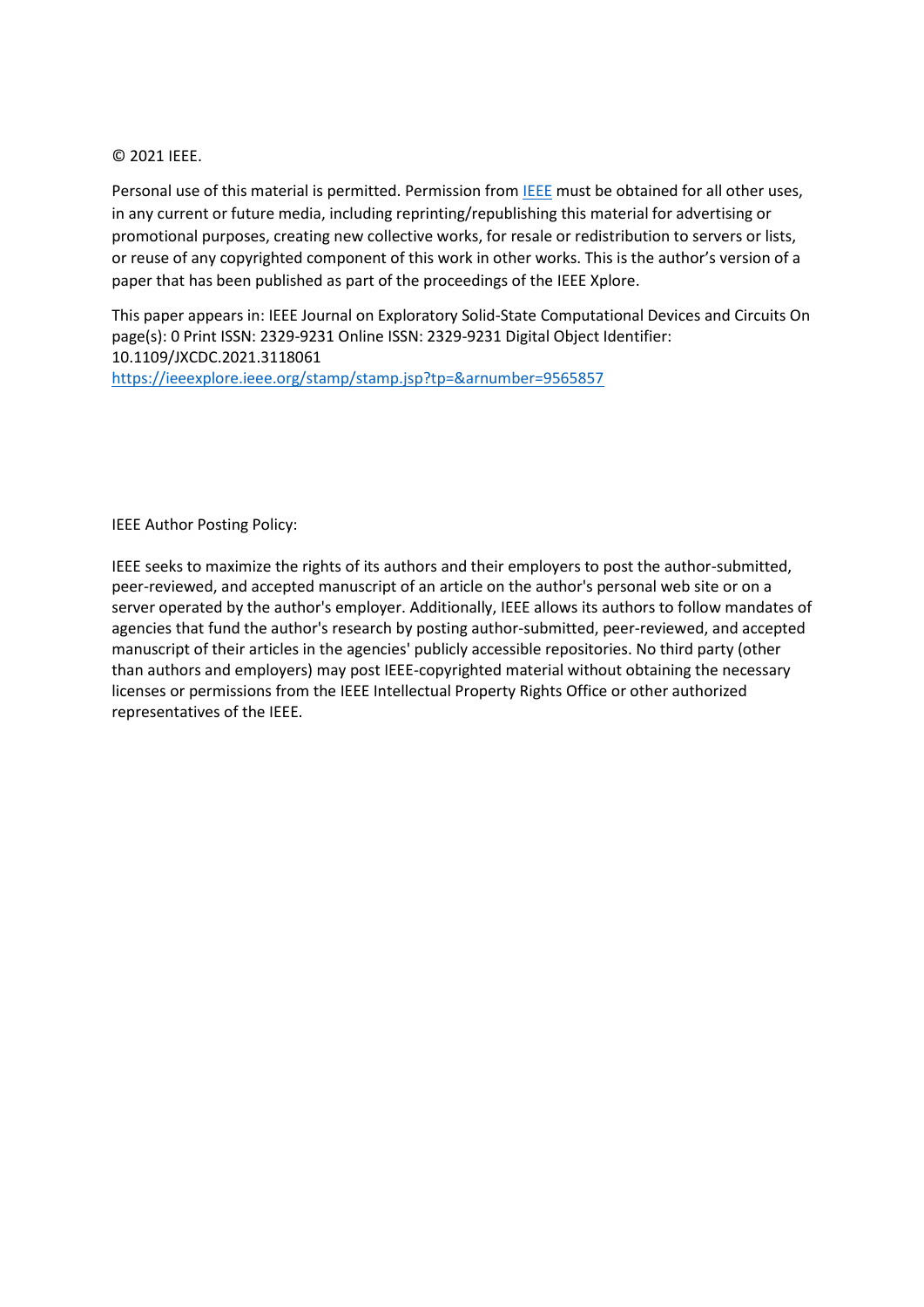# Combining accuracy and plasticity in convolutional neural networks based on resistive memory arrays for autonomous learning

Stefano Bianchi\*, *Student Member, IEEE*, Irene Muñoz-Martín\*, *Student Member, IEEE*, Erika Covi, Alessandro Bricalli, Giuseppe Piccoloni, Amir Regev, Gabriel Molas, Jean François Nodin, François Andrieu, and Daniele Ielmini, *Fellow, IEEE*

*Abstract*—Nowadays, artificial neural networks (ANNs) can outperform the human brain ability in specific tasks. However, ANNs cannot replicate the efficient and low-power learning, adaptation and consolidation typical of biological organisms. Here, we present a hardware design, based on arrays of  $SiO<sub>x</sub>$ resistive switching memories (RRAMs), that allows to combine the accuracy of convolutional neural networks with the flexibility of bio-inspired neuronal plasticity. In order to enable the combination of the stable and the plastic attributes of the network, we exploit the spike-frequency adaptation of the neurons relying on the multilevel programming of the RRAM devices. This procedure enhances the efficiency and accuracy of the network for MNIST, noisy MNIST (N-MNIST), Fashion-MNIST and CIFAR-10 datasets, with inference accuracies of about 99% to 89%, respectively. We also demonstrate that the hardware is capable of asynchronous self-adaptation of its operative frequency according to the fire rate of the spiking neuron, thus optimizing the whole behavior of the network. We finally show that the system enables fast and accurate filter re-training to overcome catastrophic forgetting, showing high efficiency in terms of operations per second and robustness against device nonidealities. This work paves the way for the theoretical modelling and hardware realization of resilient autonomous systems in dynamic environments.

Keywords: supervised learning, unsupervised learning, convolutional neural networks, STDP, complementary learning systems, catastrophic forgetting, continual learning, RRAM.

#### I. INTRODUCTION

IN nature, the organisms consolidate and elaborate the past<br>information through neuropsychological processes which N nature, the organisms consolidate and elaborate the past are in equilibrium with a continual refinement and adjustment of the new incoming data. This ability of cohesion is the basis of the resilience that animals and humans show throughout their lives. In biological sciences, the theory of complementary learning systems explains the mutual contribution of

S. Bianchi\*, I. Muñoz Martín\*, and D. Ielmini are with the Dipartimento di Elettronica, Informazione e Bioingegneria and Italian Universities Nanoelectronics Team, Politecnico di Milano, Milan 20133, Italy (e-mail: stefano1.bianchi@polimi.it; irene.munoz@polimi.it; daniele.ielmini@polimi.it). E. Covi was with the Dipartimento di Elettronica, Informazione e Bioingegneria and Italian Universities Nanoelectronics Team, Politecnico di Milano, Milan 20133, Italy. She is now with Namlab, Dresden. A. Bricalli, G. Piccolboni, A. Regev, are with WeebitNano, Hod Hasharon, Israel. G. Molas, J. F. Nodin, E. Nowak are with CEA, LETI, Grenoble, France. (\*) Authors contributed equally. This article has received funding from the European Research Council (ERC) under the European Union's Horizon 2020 research and innovation programme (grant agreement No. 648635).



1

Fig. 1. a) Cross-section of the implemented RRAM devices at the microscope. b) I-V characteristics at varying compliance current  $I_C$ . c) Modulation of the low resistive state as a function of the compliance current during set operation. Note that the higher the average resistive state (d), the higher the standard deviation (e).

hippocampus and neocortex to both strengthen the previous information and elaborate the new incoming data for better precision and accuracy [1], [2]. In particular, the hippocampus accounts for the fast acquisition of the new experience whereas the neocortex is specialized in giving robustness to the previous knowledge [3]. This mutual effort is what enables the efficient adaptation of biological organisms to evolving situations, an ability which goes under the name of "resilience" [4].

The artificial intelligence community has always tried to seek inspiration in such biological behavior for developing efficient computing machines. Artificial neural networks (ANNs) have recently demonstrated outstanding breakthroughs in tasks like natural language processing [5] and object recognition, showing high accuracy in classification of large datasets [6]. This is mostly achieved by the supervised training technique based on backpropagation [7], where each weight of the neural network is progressively optimized in response to the presentation of a labeled training information. However, since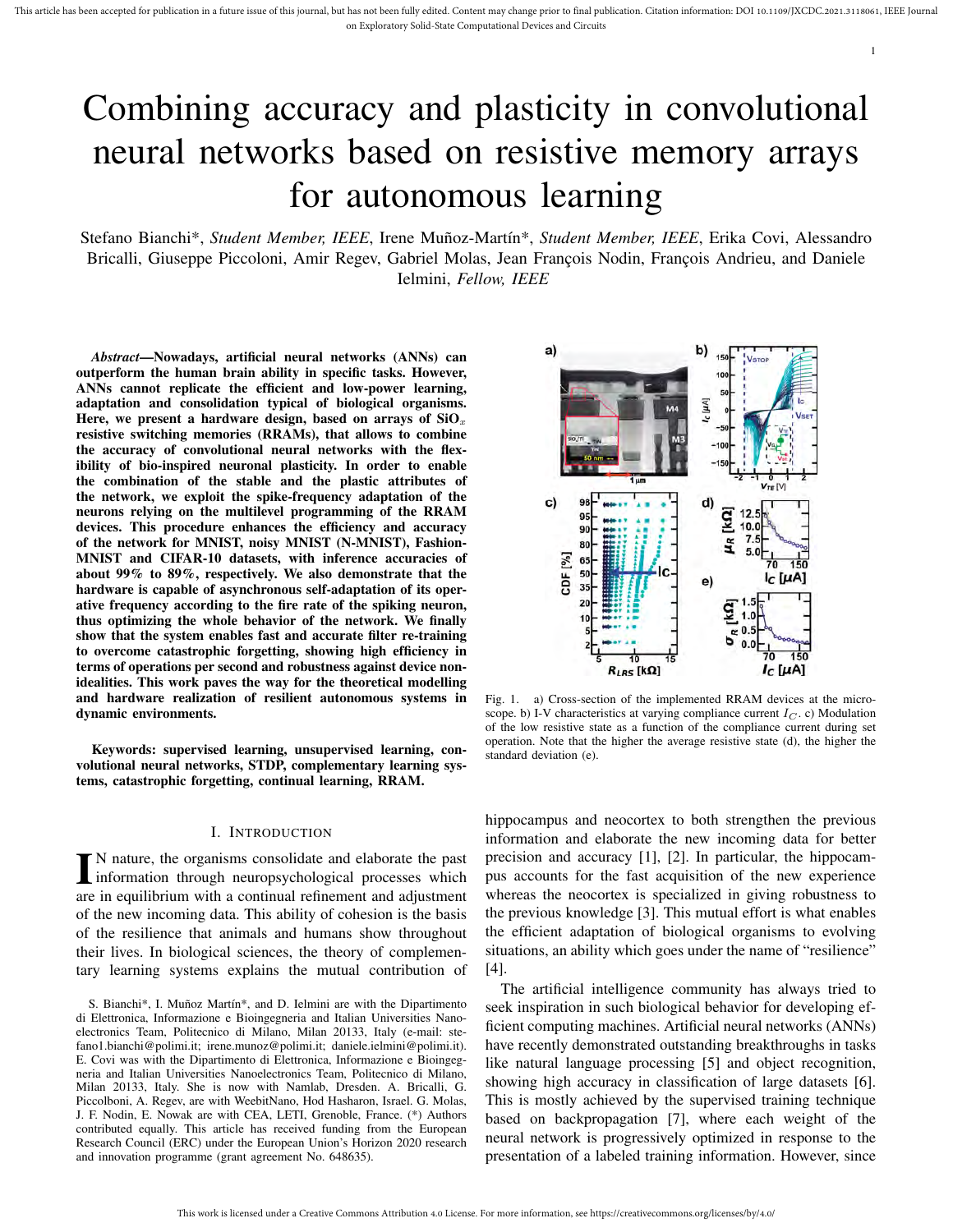

Fig. 2. a) Schematic representation of the implemented network to get continual learning: the system is divided in two main blocks that correspond to the procedures of supervised learning and unsupervised learning, respectively. The supervised learning procedure uses convolutional filters to extract information from the input image. In particular, the class filters are trained to recognize only one specific class (b), while the feature filters contain general shapes which, for transfer learning, can be retrieved even in non-trained images (c). The split and merge algorithm enables lifelong learning in neural networks but requires slower training procedures with respect to standard cases, hence more training cost (d). However, once new information appears at the input, the network is able to classify it without total re-training of the synaptic weights, thus avoiding the catastrophic forgetting typical of standard ANNs.

the early years of investigation on "Deep learning", supervised neural networks appeared too rigid and static with respect to the biological world, since the high accuracy of recognition was related only to specific tasks previously prepared via time and power consuming training algorithms [8]. This lack of adaptation was summarized in the expression "stabilityplasticity dilemma", which highlights the difficulty of cohesion between consolidation and adaptation in artificial neural networks, in contrast to humans and animals [9]. In particular, deep neural networks, such as feedforward multi-layer perceptron networks (MLPs) or convolutional neural networks (CNNs), suffer from the so called "catastrophic forgetting" problem, which erases, during the training procedure of the new information, the previously learnt data [10].

Several solutions have been proposed for overcoming this problem in ANNs, such as: (i) task-specific synaptic consolidation [11]; (ii) replacement of the old redundant information, useless for achieving better accuracy, with new one [12]; (iii) allocation of additional neural resources [13]. However, all these techniques still appear too static towards the creation of real autonomous networks since they require too great complexity in order to be efficiently implemented in hardware [14].

The supervised approach to object and pattern classification is not the only pursued in the field of artificial computing. More precisely, unsupervised bio-inspired Hebbian learning has recently known a rapid progress in the theoretical and applied research especially with spike-timing-dependent plasticity (STDP) [15]. The main advantage of Hebbian STDP is its intrinsic plasticity, at the expense of lower accuracy with respect to standard trained networks based on backpropagation [14]. Furthermore, optimal prediction and inference of con-

tinuously transforming environments seems to rely on a sort of short-term STDP, thus highlighting the timing-dependent plasticity as a good way to implement resilient neuromorphic systems [16]. STDP has been largely demonstrated in both CMOS technology [17] and memristive devices such as with phase change memories, (PCMs) [18], [19] and resistive random access memories (RRAM) [20], [21]. In particular, the memristive devices used as synaptic elements are of utmost interest for the machine learning [22], [23], mainly for their compactness, stacking capability and multilevel programming feature [24].

In the last few years, there have been some attempts to merge the supervised and unsupervised learning approaches in order to exploit the benefits of both stability and plasticity properties. These works offered an artificial approach to the biological complementary learning of hippocampus and neocortex [3]. In particular, it has been demonstrated that the merging of supervised and unsupervised learning blocks using a static CMOS logic to properly modify the convolutional results provides resilience to achieve plasticity inside a CNN [14], [22].

Here, we propose a  $SiO_x$  RRAM-based network capable of synthesizing in hardware a complementary learning system. The architecture relies on matrix-vector-multiplication (MVM) to accelerate the convolutional section and on bioinspired techniques in the unsupervised part, such as STDP and homeostatic spike-frequency adaptation (SFA). SFA is a biological neuronal mechanism [25], also studied for neuronal electrical models [26], which counteracts the intrinsic divergence of Hebbian Learning [27]. Differently with respect to these previous works, we propose a self-referential hardware capable of resilience without relying on external control signals. During inference, the bio-inspired section of the network clusters, for transfer learning of previously learnt data, the untrained information in original groups sharing a set of common features. Such clustering activity provides the possibility of partial re-training of some filters to optimize the classification accuracy. We validate the system with MNIST, N-MNIST, Fashion-MNIST and CIFAR-10 datasets via pure analytical simulations, Monte Carlo simulations and dedicated hardware experiments with respect to the memristive section of the network. The hardware design mainly focuses on the synthesis of the filters, the convolution procedure and the subsequent unsupervised classification via STDP. All the results are supported by analysis of circuital performances with experiments and simulations of the network efficiency in terms of ops/s, throughput, and latency. We finally demonstrate that the circuit plastically adapts its operative frequency for power saving and enables continual learning of up to 50% nontrained classes. This work allows to overcome the catastrophic forgetting problem and proposes a hardware cohesion between the benefits of artificial and spiking neural networks, paving the way for the theory and hardware architectures of efficient autonomous neural networks. In the supplementary material of this work, a detailed explanation about the experimental setup is proposed along with further studies with respect to lifelong learning.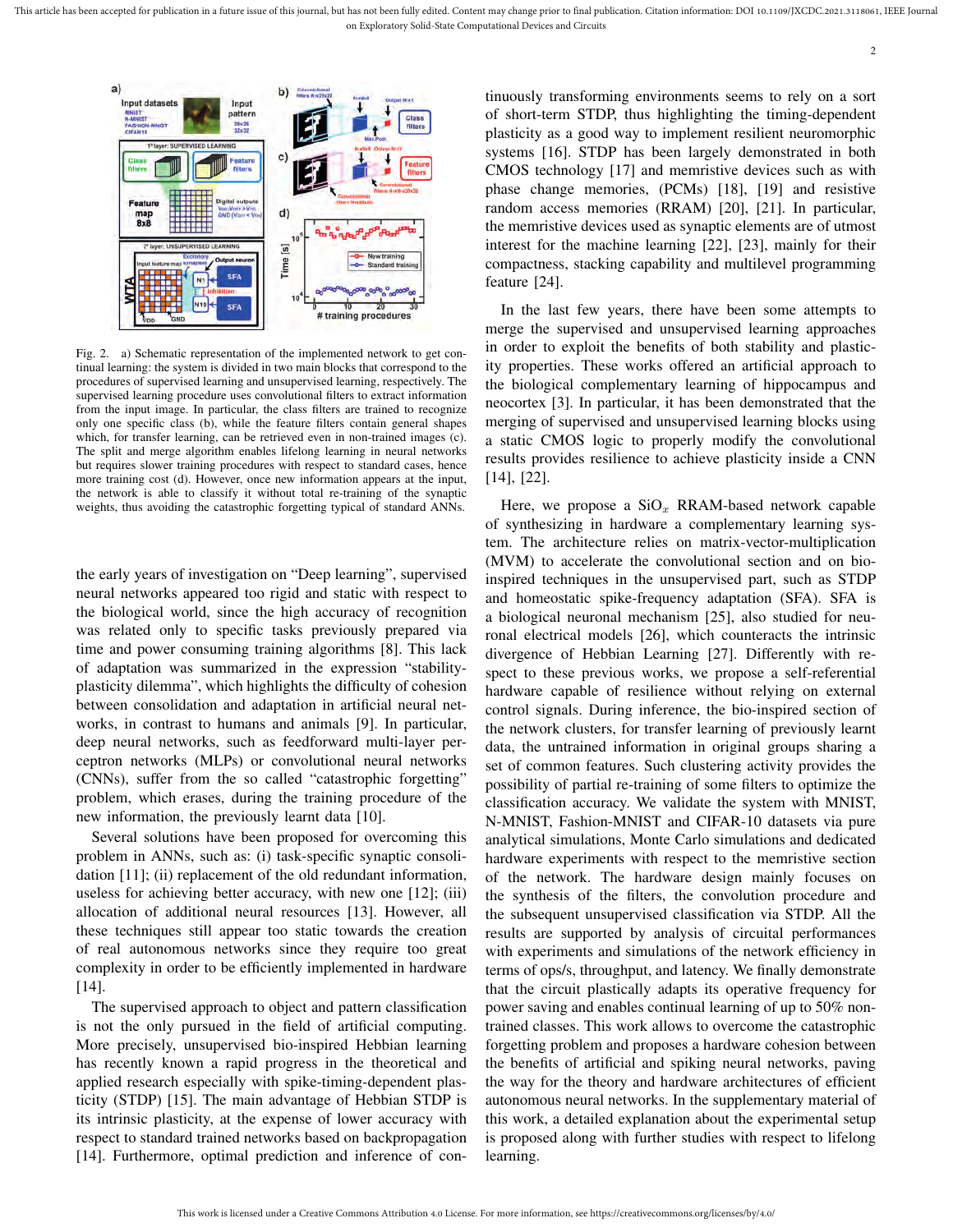This article has been accepted for publication in a future issue of this journal, but has not been fully edited. Content may change prior to final publication. Citation information: DOI 10.1109/JXCDC.2021.3118061, IEEE Jou on Exploratory Solid-State Computational Devices and Circuits



Fig. 3. a) Digital implementation of the convolutional weights using 4 RRAM bits. b) Digital matrix-vector-multiplication and consequent storage of the results into the FPGA by using, as a front-end, a decoder, an operational amplifier, and an ADC. Once the feature maps are ready, they undergo STDP unsupervised learning for pattern classification. Note that it is possible to map negative values of the convolutional filters by means of RRAM-based 2's complement method.

#### II. STRUCTURE OF THE NETWORK

The network relies on the use of multiple arrays of  $SiO<sub>x</sub>$ RRAM devices, whose cross-section is presented in Fig. 1(a). The RRAM devices are built on 130 nm-technology CMOS wafers in the back-end of line (BEOL) between the 4th and 5th metal layers. First, a TiN bottom electrode (BE) is created as an inert electrode. Afterwards, a  $SiO_x$  is deposited, followed by (I) a Ti layer, and (II) a TiN layer. The memory dots are thus obtained by etching. Then, a passivation layer is deposited. Finally, the top electrode (TE) contact is opened, and the 5th metal line is processed [28]. Fig. 1(b) shows the I-V characteristics of the devices under increasing conditions of compliance current  $I_C$ . The higher  $I_C$ , the wider the resistive window of the low resistive state (LRS) with respect to the high resistive state (HRS), as indicated in Fig. 1(cd). Such window enlargement is proportional to a progressive reduction of the resistive level variability (e), thus leading to a better synaptic weight precision. All the measurement results present device-to-device variations since the neural network we propose relies on several kb of RRAM elements.

## *A. Convolutional filters*

Fig. 2(a) shows the structure of the novel network from a high-level algorithmic point of view. The principal idea is to merge the benefits introduced in terms of accuracy by the CNN and the resilience typical of unsupervised learning in spiking neural networks. The first part of the network relies on two types of convolutional filters whose principal aim is to extract information from the input dataset: these two types of filters are named "class" and "feature" [14], [18]. The class filter is the result of a software training procedure whose aim is to give as convolutional output a digital "1" if, and only if, a specific class of the training dataset appears at the input; the convolutional training algorithm is implemented on a single layer convolutional network with max-pooling, Fig. 2(b); the only difference with respect to the usual training algorithm is that the training network is constrained to give "1" as output when the class corresponding to that neuron appears as training image at the input.

The feature filters, instead, are taken from a fully convolutional approach, where each filter directly maps a geometrical feature (a ray, a curve, an angle, ...), Fig. 2(c). All the filters are firstly trained and then tested in order to group the best

combination for a correct inference. Such training procedure is more expensive than the usual, Fig. 2(d), since it requires several parallel training processes and thus a worse overhead in terms of energy consumption. However, this split and merge algorithm gives the possibility of dividing the classical convolutional training in a set of simpler procedures specialized in bringing out a specific set of filters, which is positive in terms of energy consumption once a re-training is taken into consideration, as explained in the next sections of this manuscript. During testing, in fact, the filters are convolved with the input in order to get a "found" or "not found" digital response. Such responses will then serve as input to the subsequent layers of the network in order to provide classification by exploiting unsupervised resilient STDP.

Note that the algorithm gives the possibility of overcoming the classical problems related to the static behaviour of CNNs (catastrophic forgetting in presence of new information to learn) [29].

## *B. Convolution with RRAM arrays*

We used the  $SiO_x$  RRAM devices as synaptic elements for mimicking the matrix vector multiplication (MVM) between the input and the filters. The MVM enhances the speed of the circuits with respect to standard CMOS procedures [24], [30]. Each filter is synthetized using binary RRAM devices, i.e. LRS or HRS, Fig. 3(a), to configure a digital word for every weight of the filter. Note that it is also possible to implement the 2's complement method to map positive and negative values of the synaptic weights. Every bit-line is selected by a decoder and the read current is sunk by a trans-impedance amplifier, Fig. 3(b). Then, the output voltage values are converted and processed by a field-programmable-gate-array (FPGA, in this case the Xilinx Zync 7000 system on chip mounted in the Zedboard development kit) which processes the results of each bitline (from least to most significant) and executes a comparison with respect to a fixed threshold. In this way, for every input pattern we obtain an original feature map, which should be ideally constant for those inputs belonging to the same class.

## *C. Homeostatic unsupervised learning with RRAM arrays*

The feature map retrieved in the computation of the FPGA directly feeds the last layer of the network which is designed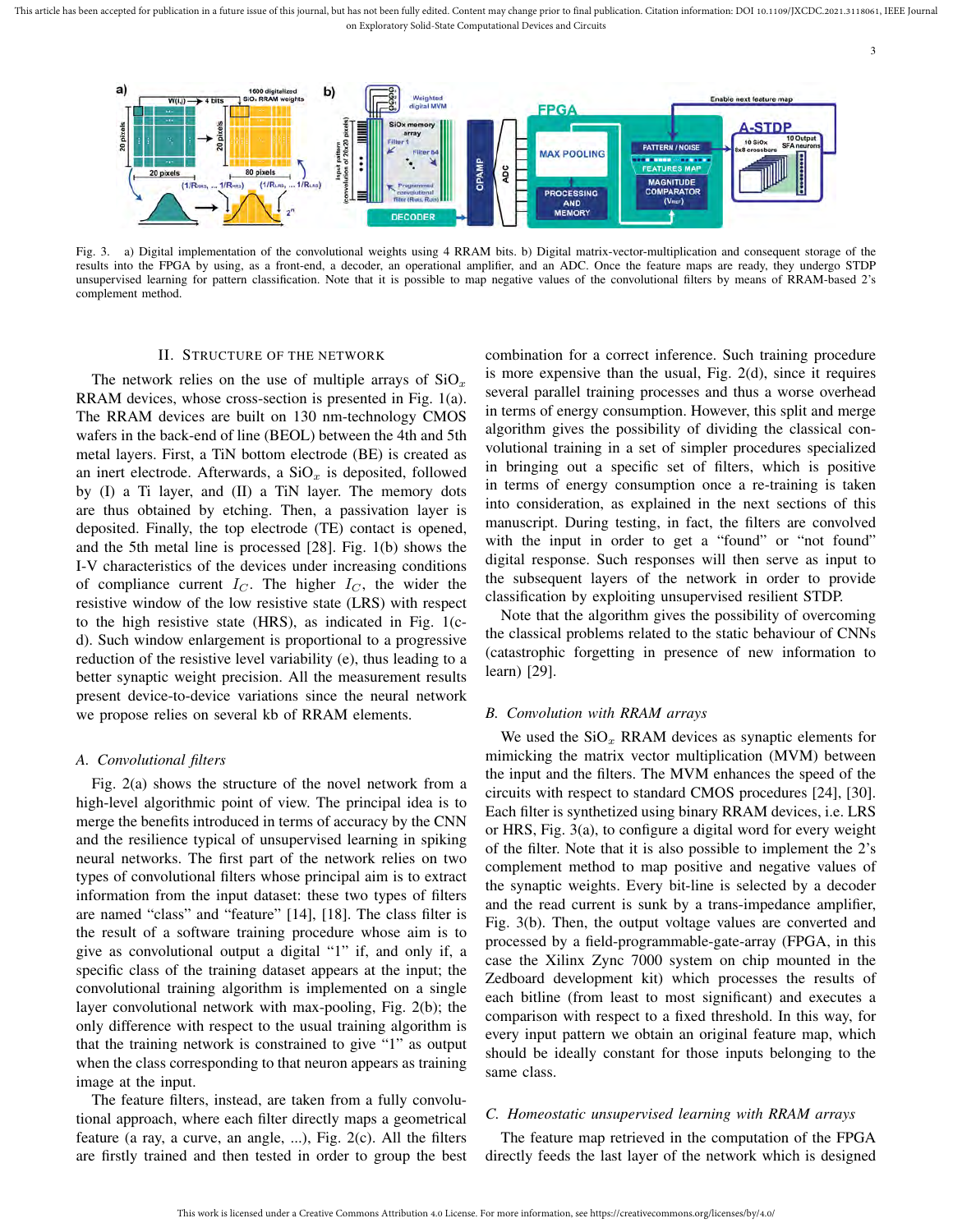

Fig. 4. a) Schematic of the proposed hardware to get continual learning. After matrix-vector-multiplication the resulting current are sunk by the transimpedance amplifier and then converted by the ADC. Once collected in the registers of the FPGA, these responses constitute an original set of responses which is the new pattern presented to the STDP learning procedure. Note that the pattern of the STDP is triggered by the spike activity of the post-neurons (POSTs). A further bitline is used to control the uncorrelated input signal that causes background depression [21]. b) Structure of the CMOS neurons used for the STDP protocol: the current coming from the bit-line is integrated. Once the neuron fires, a further RRAM device is gradually set in order to increase the threshold of the neuron, thus acting as homeostatic control mechanism. c) Top-view of the memory array and of the peripheral circuitry. Note that the peripheral electronics can be shared among different neurons in order to save area and power.

to satisfy the STDP procedure with SFA, Fig. 4. Note that the RRAM devices are here used as both excitatory synapses, Fig. 4(a), and internal state of each classification neuron, Fig. 4(b), a solution that could enable autonomous exploration of harsh environments by artificial agents [31], [32].

The excitatory synapses follow the digitalized STDP learning procedure: those synapses connecting an active position of the incoming pattern and the spiking output neuron are potentiated (set to LRS), while the other synapses ("background" positions) are progressively depressed by using an uncorrelated signal, usually known as "noise" [21], [22], interspersed with the input feature map. Note that the internal state of each output neuron undergoes a multilevel programming by proper modulation of the compliance current,  $I_C$ . The internal state of each neuron keeps track of the firing history of that neuron since the resistive value of the device is progressively increased every time that neuron fires, Fig. 4(b). In fact, once the LRS gets progressively smaller in resistance, the threshold value of the neuron increases. In particular, this procedure (i) counteracts the divergent growth of the synaptic weights under Hebbian learning by tuning the fire rate of the neuron, as it happens in biology [25]; (ii) it provides better specialization under winner-take-all (WTA) classification, since every neuron is likely to fire to a specific pattern for which the STDP excitatory synapses have been specialized [31].

Note also that the peripheral electronics can be shared in order to reduce the area and power consumption, Fig. 4(b). This advantage, considering also the in-memory computing approach, makes our solution feasible for large system synthesis, in contrast with pure bio-inspired CMOS-based approaches.

Considering the best set of filters after training, we achieve the final accuracies visible in Fig. 5. We also tested the inference ability of the network for two less-common datasets with respect to the usual MNIST and CIFAR-10: (i) the N-MNIST, in which 1/9 of the pixels of each MNIST image is random; (ii) the Fashion-MNIST, a collection of clothes images from Zalando [33].

In particular, the non-idealities of the devices (degradation of the resistive window in time, variabilities, not successful programming conditions...) cause a significant drop in accu-



4

Fig. 5. Simulation of the full accuracies of the 4 datasets considering the non-idealities of the devices: a lower resistive window in the convolutional section, the LRS and HRS variabilities in the digitalized weights, and the switching errors during Hebbian learning.

racy (from  $1\%$  of MNIST to 4.4% of CIFAR-10, on average) as shown by the distributions of Fig. 5.

#### III. HARDWARE EFFICIENCY

As shown in Fig. 4, the whole hardware setup works around the spike frequency block, which is the core element to provide efficient accuracy and plasticity for continual learning: whenever a neuron fires, the next feature map is ready to be presented to the unsupervised section; at the same time, the internal state of the firing neuron partially sets the corresponding control device, thus raising the threshold of that neuron and causing a progressive reduction of the firing rate. Thus, the number of operations per second (ops/s) is limited by the maximum speed of response of the unsupervised block and by the spike-frequency mechanism which progressively increases the unsupervised elaboration time of each feature map. The ops/s are calculated taking into consideration the synaptic-level MVM computation, the clock cycles needed to elaborate the information and the STDP learning procedure.

Fig. 6(a) shows the progressive frequency reduction during Hebbian learning of 10 classes, highlighting the very first step of neuronal specialization (the firing rate decreases in time). Note that, to resemble the bio-inspired time for each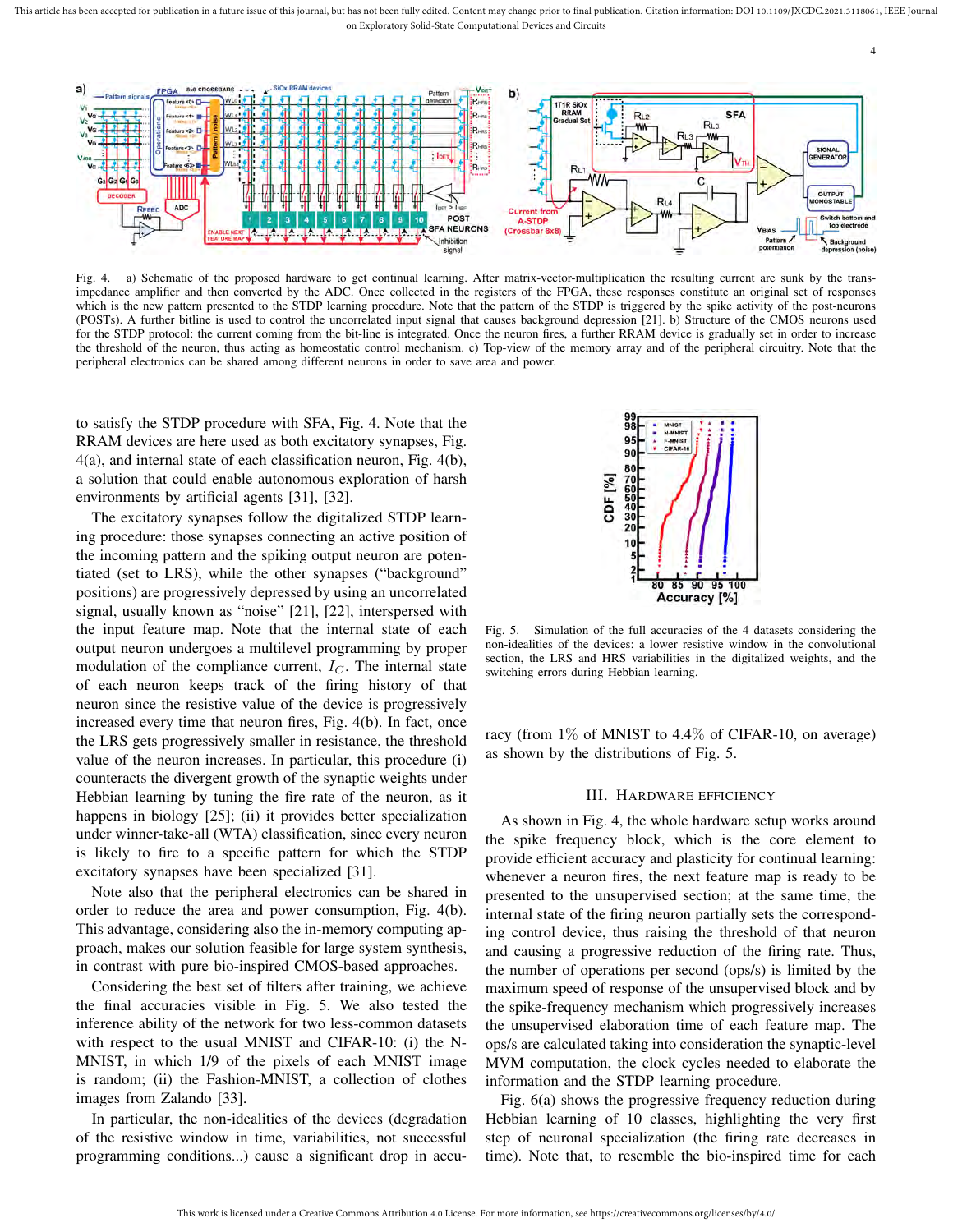



Fig. 6. a) Decrease of the neuronal firing rate due to the spike frequency adaptation. b) Calculated operations per second (ops/s) of the network during inference: note that the ops/s decrease at increasing homeostatic efficiency. c) Increase of the classification accuracy during inference due to the spike frequency adaptation mechanism.



Fig. 7. Monte Carlo simulations for the latency (a) and the throughput (b) of the inference machine as a function of the dataset under examination. Note that the CIFAR-10 requires a higher elaboration of data, hence increased latency and reduced throughput.

epoch, the elaboration time should stay around 10 ms [21], which is too long to provide high throughput under inference. Reducing the epoch reference time, thus, is fundamental to achieve a substantial improvement of the network in terms of operations per second (ops/s). We have safely set the electronics in order to provide a fastest neuronal response of  $40 \mu s$ . Note that this solution makes more area-efficient our design with respect to previous CMOS-based works [17], since respecting the biological timescale implies larger neuronal integration capacitances. Furthermore, the area consumption of memristors is limited to the selector, while CMOS synapses require a design with several transistors [17].

This means that the supervised block must perform the convolution of 64 filters of dimension 20x20, i.e. 81 shifts on the  $28x28$  input images, in less than 40  $\mu$ s. Note that we perform in parallel the convolutional steps for each filter: we directly map the convolutional movement in hardware by programming for each filter its convoluted shape with respect to the fixed input. Considering also the consequent digitalization of each weight, we get a number of needed operations for every filter equal to  $N_{filters}$  x  $N_{bit} = 64x4$  $= 256$ ;

Fig. 6(b) shows the estimated ops/s tendencies as a function of the epoch (i.e. feature map presentation at the input of the unsupervised block) also considering the further steps of digital conversion, pooling and feature map definition. Note that the SFA block progressively reduces the fire rate towards

a steady state condition, causing a reduction of ops/s but an increased classification accuracy and neuronal specialization, Fig. 6(c).

Since the network is operated in pipeline, we have a latency per input image in the order of two times the average response of the firing neurons, as indicated by the Monte Carlo simulations of Fig. 7(a). Such approach enables the testing of the MNIST, Fashion-MNIST, N-MNIST in less than one second, with an expected throughput of images in the order of 25000 patterns/s. Of course, such result is strongly limited when an RGB dataset is used as benchmark, as CIFAR-10, with a substantial increase of the latency and a consequent reduction of the throughput, Fig. 7(b). The higher latency is due to both the RGB colours and to the management of more data. Note that our architecture has a slightly lower efficiency in terms of throughput with respect to fully supervised approaches. However, this is balanced by the resilient properties of the network we propose [30].

#### IV. DISCUSSION

#### *A. Continual learning*

The plasticity introduced in the network by the STDP and the homeostatic control mechanism (via SFA), provides the resilience to accept new incoming feature maps for which the network have never been trained for, Fig. 8. Here, the network has been previously trained with 5 classes (5 to 9), while the others are completely new during inference. However, these new classes provide original feature maps, Fig. 8(a), for transfer learning of the trained filters.

Generally, transfer learning refers to the use of previously acquired information in one specific domain to bring out a solution of a problem in a novel environment [34]. Standard approaches to transfer learning refer to a large domain of data that share invariant relational information for further classification capabilities [35], such as for zero- and one-shot learning [36]. On the other hand, transfer learning is here used to enable a continual and resilient evolution of the network by exploiting the classification of new patterns during the unsupervised learning procedure.

For instance, all the images whose label is 4 (non-trained class) should excite a further output neuron to recognize the input patterns joining that new class. This procedure is experimentally demonstrated for the non-trained MNIST numbers from 0 to 4 in Fig. 8(b) and Fig. 8(c), where the synaptic time evolutions are shown. Fug. 8(d) also shows the scatter plot for a limited section of the firing responses. Note that, when the new patterns appear during inference, they are firstly misunderstood since the neurons have not been specialized yet and each neuronal threshold is randomly low. Once the fire rate reaches the steady state (lower firing rate since the neuronal threshold has increased), the errors diminish, and the accuracy improves, as already discussed in Fig. 6.

Since the new classes are classified by exploiting transfer learning, the feature maps may have slight variations from image to image. The activated pixels are sparse, and the corresponding average feature map is slightly blurred, as visible in the snapshots  $t_1$ ,  $t_2$ ,  $t_3$  of Fig. 9(a) for the CIFAR-10 dataset. This affects the final accuracy, since, for instance,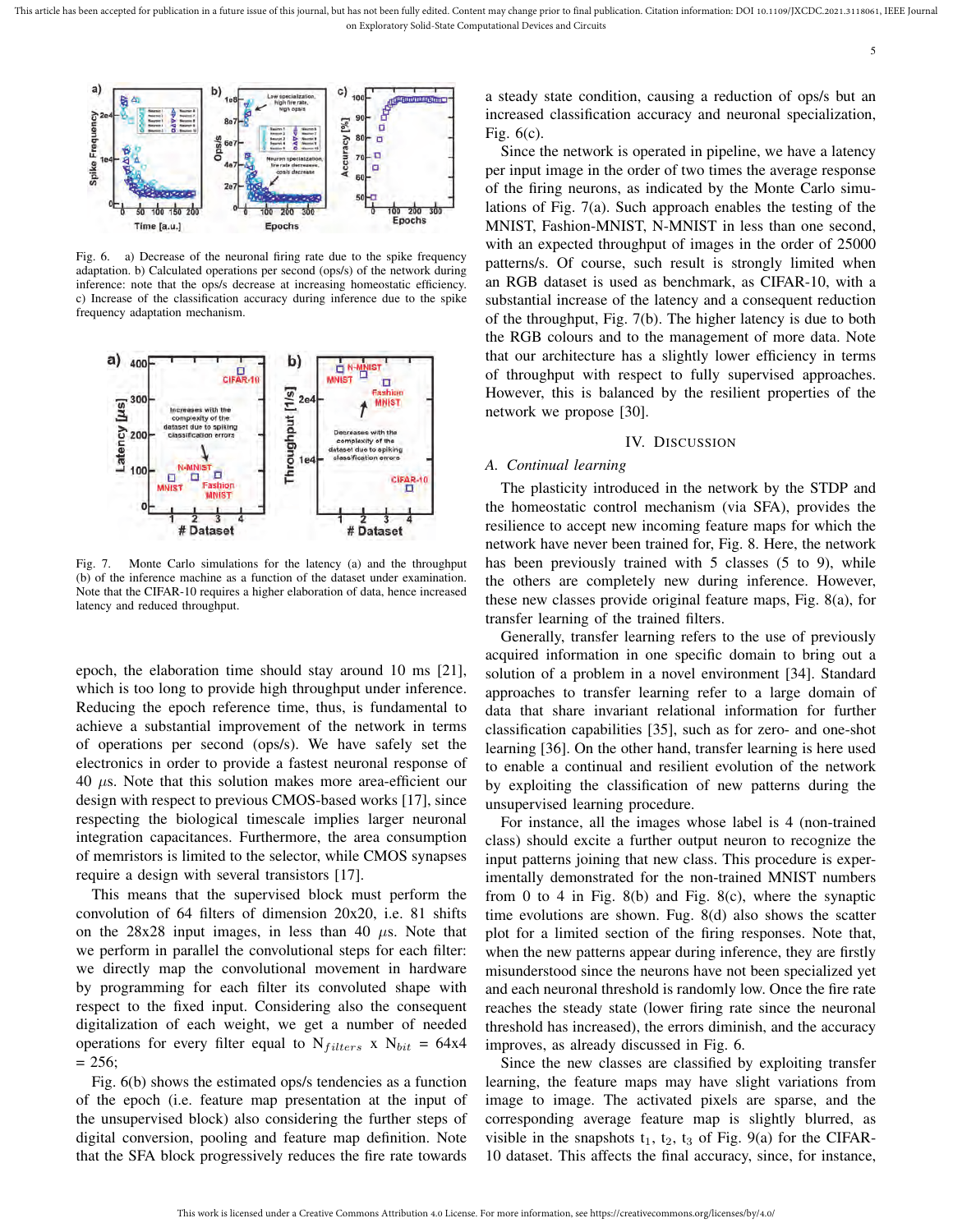



Fig. 8. (a) Experimental examples of feature maps for 5 non-trained classes of MNIST with (b) the synaptic evolution in time and (c) the spike-frequency modulation effect. (d) Scatter plot of the fire activity of trained and non-trained neurons.



Fig. 9. (a) Non-trained classes from CIFAR-10 dataset. Note that the "deer" presents three substantial different patterns at  $t_1$ ,  $t_2$ ,  $t_3$ . This difference in terms of pattern density is the main source of misunderstanding during unsupervised STDP since it could lead to erroneous spiking activity (b). (c) Non-trained classes accuracy as a function of the number of new classes. (d) Global accuracies as a function of the number of non-trained classes.

not every "deer" pattern hits the threshold of the neuron. Only limited variations ( $\lt 15\%$  or  $\lt 20\%$ ) of the feature map density are tolerated by STDP, as indicated in Fig. 9(b). Such effect gets more significant as the number of nontrained classes increases. This is mainly due to the decreasing efficiency of transfer learning and to the increasing confusion between similar patterns during Hebbian learning [14]. Thus, we substantially have a constant decrease in the accuracy of non-trained classes and in the global accuracies, as the trained section gets progressively smaller. However, as indicated in Fig. 9(c), the accuracies of the non-trained classes were around 77% for MNIST and 65% for CIFAR-10 datasets, while the global accuracies range from 88% to 77%, respectively.

#### *B. Incremental Continual Learning*

It is possible to post-process the filter responses after inference to get rid of those filters whose activity is not significant for the definition of the non-trained feature maps. For instance, if a 'feature filter' individuates a particular shape in almost all the non-trained images, then the information given to the feature map is not useful. At the same time, a filter that sometimes gives a positive response for a pattern of a class and sometimes not for another pattern joining the same class, is a source of confusion for the network (it causes misunderstanding for the unsupervised procedure and thus subsequent misclassification, Fig. 9(b)). During the continual learning of MNIST, for example, where the new classes are the numbers from 0 to 4, we have, on average, the responses of the convolution for the non-trained classes

provided by the colour map of Fig. 10(a). Note that some filters have an intermediate response (from  $30\%$  to  $60\%)$ to the filters, thus resulting as "unstable points" once the feature map of the corresponding new class arises. Those filters are harmful for the classification of the new classes, since they create competition and misunderstanding among the nontrained patterns joining the same class.

Thus, as expressed in Fig. 10(b), we can get rid of some of those filters and proceed with the re-training in accordance with the clustered information during testing. Note that the synaptic re-training is focused on a limited section of the network, since it regards fixed groups of synapses which are used as filters. Once, after a post-processing study, a filter has to be eliminated and substituted, it is enough to erase that part of memory keeping the others untouched, Fig.10(b).

The re-training can be performed using the clustered information by the further classification neurons during the last inference activity. If, for instance, the 95% of responses of a neuron was due to the pattern joining the same new class, then those patterns are used to re-train the new filters, thus creating a set of responses which constitute the block of the continual learning activity. The global accuracies after re-training the filters are highlighted in Fig. 10(c), where a substantial improvement is highlighted. Note that the achieved accuracy is not the theoretical highest possible, since the gradual re-training of the filters cannot be as efficient as the training of the entire dataset.

These circuital results suggest that the ability to forget and re-train is fundamental for the adaptation to changing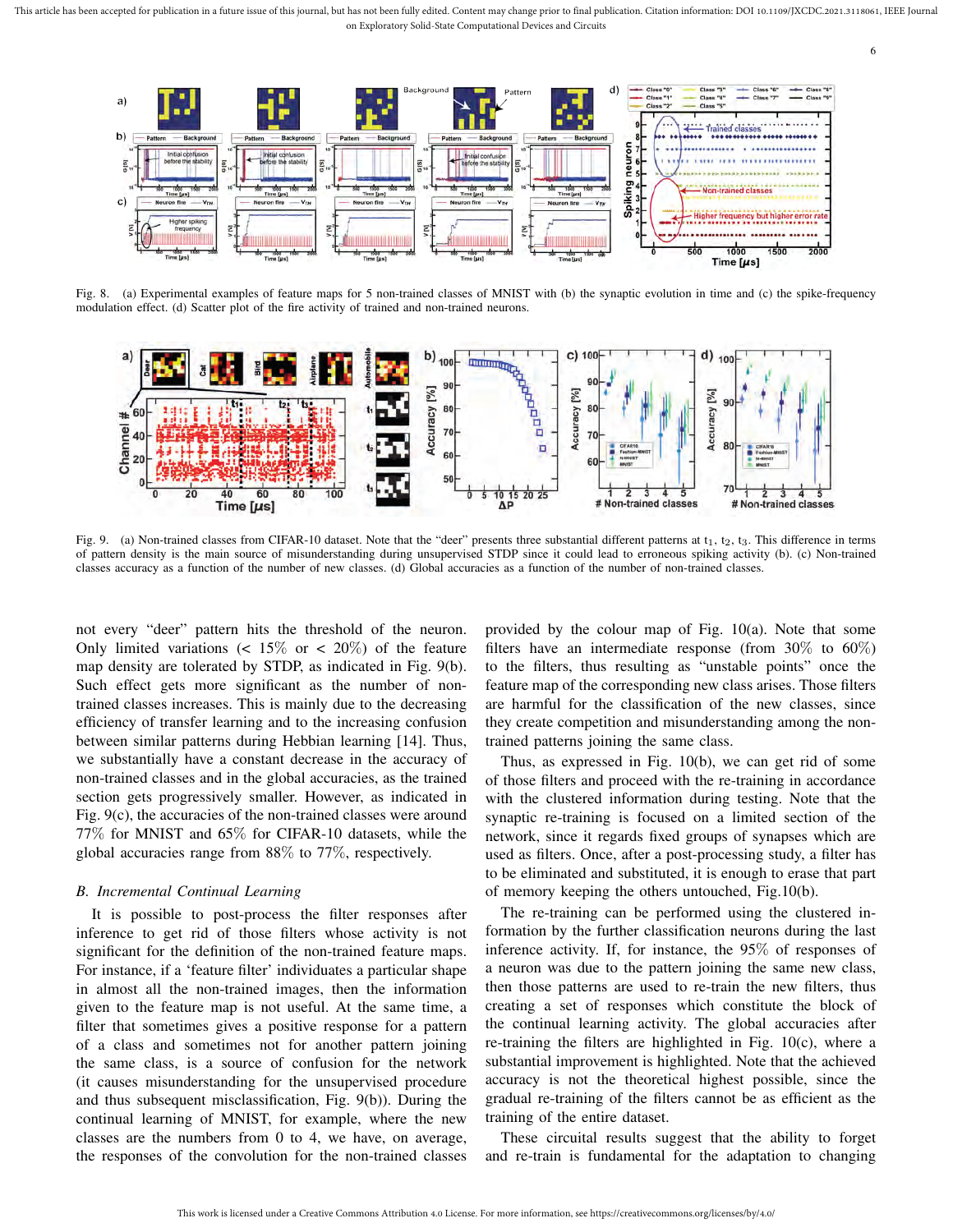

Fig. 10. Average probability of the responses for the non-trained classes as a function of the filters. Note that some filters (e.g. 23, 45, 55) present a blurred response which leads to useless information with respect to the classification of the new classes. Other filters, instead, have too high probability of response (e.g. 38), hence no classification improvement is obtained. (b) Such limited number of filters can be properly re-programmed to enhance the differentiation between the non-trained classes. (c) Increase in terms of overall accuracy after re-training.

environments, as already evidenced by other works under a pure theoretical framework [37]. However, note that a better forgetting property would be obtainable by using natural drifting devices as homeostatic elements, such as PCMs [38].

### *C. Efficiency of re-training and improvement of the accuracy*

Every time a new set of patterns appears at the input, the further firing neurons require more energy to get specialization. However, the consumption levels always tend to come back to the steady state condition, Fig. 11(a). The procedure to achieve optimum continual learning in neural networks is straightforward, since it requires to erase some filters and to re-program the corresponding devices, Fig. 10(b). Thus, as evident in Fig. 11(b) by a comparison of the inference activity before and after the re-training, the average power consumption remains the same, since the network has been only provided with different combinations of weights. Note also that the energetic efficiency is in trade-off with respect to the accuracy: the higher the number of filters (i.e. the energy and the area consumption), the higher the accuracy, since more original feature maps per class are obtained. However, this trend saturates, as suggested by the simulations of Fig. 10(c) for the full testing of the MNIST dataset. The system gets marginal improvements after a certain number of filters (around 80), getting a final best ideal accuracy 1% lower with respect to the best achievable with standard neural networks, [39]. This is the worst downside of the type of network we propose, which can be directly referred to the unsupervised classification accuracy.

#### *D. Impact of the device non-idealities*

The failure of the programming of the devices strongly affects the behavior of the whole network, as we analyse in the following for the MNIST dataset. Fig. 12(a) shows the overall accuracy as a function of the compliance current  $I_C$ chosen to program the devices. Note that, as  $I_C$  lowers too much, the corresponding resistive window decreases, and the digitalized filter accuracy decreases accordingly. This is due to the fact the synaptic devices are binary weighted and thus



Fig. 11. a) The power consumption depends on the number of new classes to classify for continual learning. b) Ratio of the power consumption of the conditions after and before the filter re-training. c) Global accuracy as a function of the number of filters for the MNIST dataset.



Fig. 12. Accuracy for the MNIST dataset as a function of the compliance current used to program the convolutional weights (a), the number of bits used to map each weight (b) and the number of intermediate steps to implement the homeostatic increase of the neuronal threshold.

a greater variability in the resistive error causes a consequent worse inference.

Increasing the number of bits used to digitalize the filters we directly obtain a better accuracy of the network, Fig. 12(b). On the other hand, the multilevel programming of the devices referred to the unsupervised section of the network does not require a precise resistance value, as typically observed in the neural computation [15], [21]. Note that, nevertheless, the device must always show a switching activity that can enable the homeostatic mechanism of spike frequency adaptation. However, such switching activity can be either ideally multilevel or binarized, since the accuracy depends only slightly on the modulation of the internal thresholds, Fig. 12(c).

#### V. CONCLUSIONS

We presented a novel  $SiO_x$  RRAM-based network that combines the efficiency of supervised architectures and the adaptation of unsupervised learning to enable lifelong learning in artificial intelligent systems. The network provides high accuracies for full testing (almost 99% for MNIST and 89% for CIFAR10) and learning of up to 50% non-trained classes using spike-frequency modulation. We validated the results using ideal simulations, Monte Carlo analysis and experimental measurements with  $SiO<sub>x</sub>$  RRAM devices. We demonstrated optimized continual learning and optimum cohesion of stability and plasticity in the same artificial neural network. The results highlight robustness against device non-idealities and suggest the possibility to create fully autonomous systems able to continually learn throughout their lives.